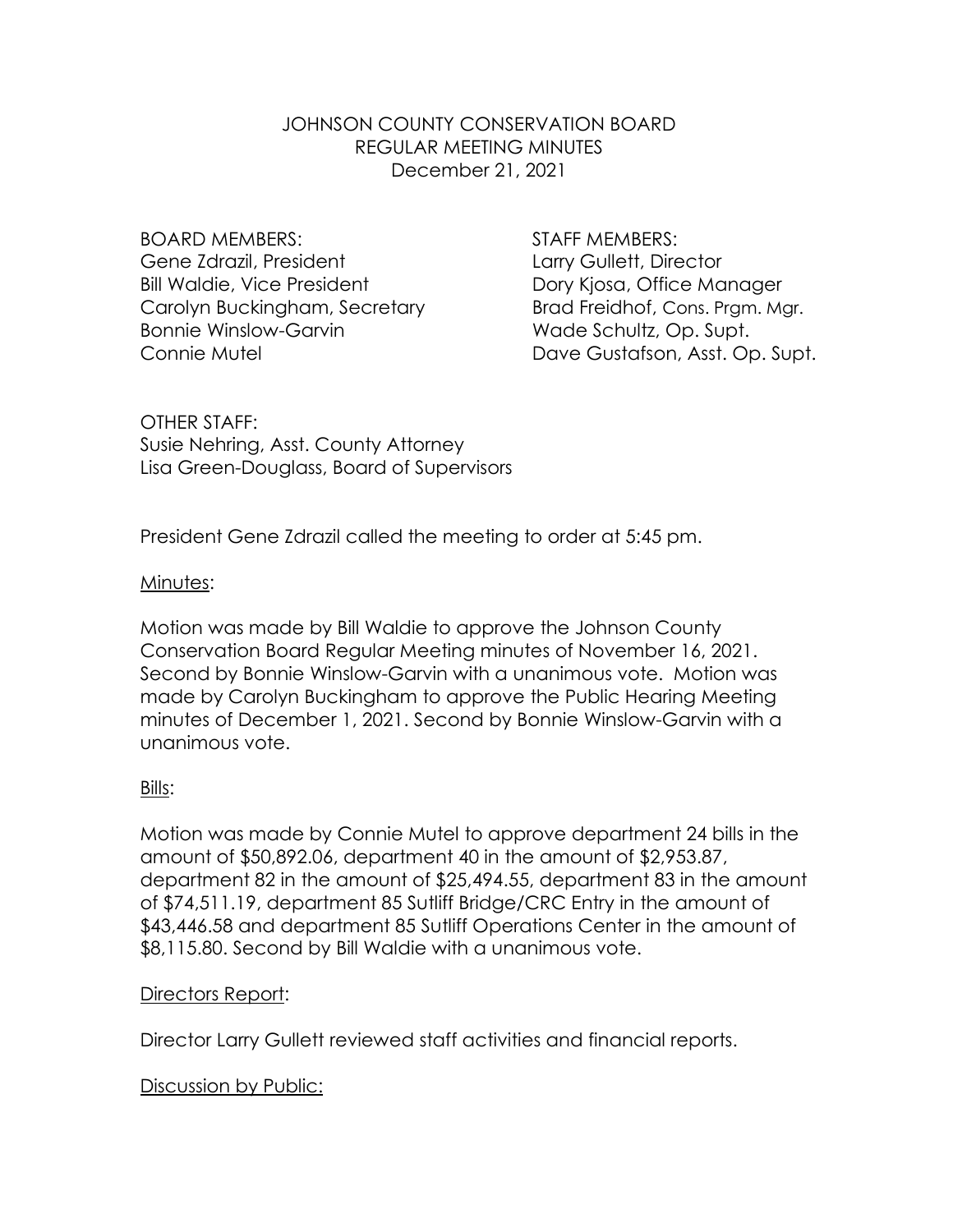No public present.

#### Business:

1. Discussion/Action – Review the FY23 Budget Proposal.

Motion was made by Bill Waldie to accept the budget as presented. Second by Connie Mutel with a unanimous vote.

2. Discussion/Action – Review bids and authorize execution of a contract for construction of the parking areas, latrine and roadway at the entry to Cedar River Crossing and Sutliff Bridge.

Motion was made by Connie Mutel to authorize execution per resolution CB/6-12/21/21-70. Second by Bonnie Winslow-Garvin with a roll call vote as follows: Waldie, aye; Winslow-Garvin, aye; Buckingham, aye; Mutel, aye; Zdrazil, aye.

3. Discussion/Action – Agreement with RES for the environmental assessment of impacts from construction of a shower house/restroom facility and wastewater systems at Kent Park.

Motion was made by Bill Waldie to approve the agreement with RES for the environmental assessment of impacts from construction of a shower house/restroom facility and wastewater systems at Kent Park. Second by Carolyn Buckingham with a unanimous vote.

4. Discussion/Action – Agreement with the Office of the State Archaeologist for a cultural resources assessment of impacts from construction of a shower house/restroom facility and wastewater systems at Kent Park.

Motion was made by Bonnie Winslow-Garvin to approve the agreement with the Office of the State Archaeologist for a cultural resources assessment of impacts from construction of a shower house/restroom facility and wastewater systems at Kent Park. Second by Connie Mutel with a unanimous vote.

5. Discussion/Action – Agreement with Shive-Hattery for updating the construction documents and preparation and distribution of a Request for Bids for the campground shower house/restrooms and wastewater system at Kent Park.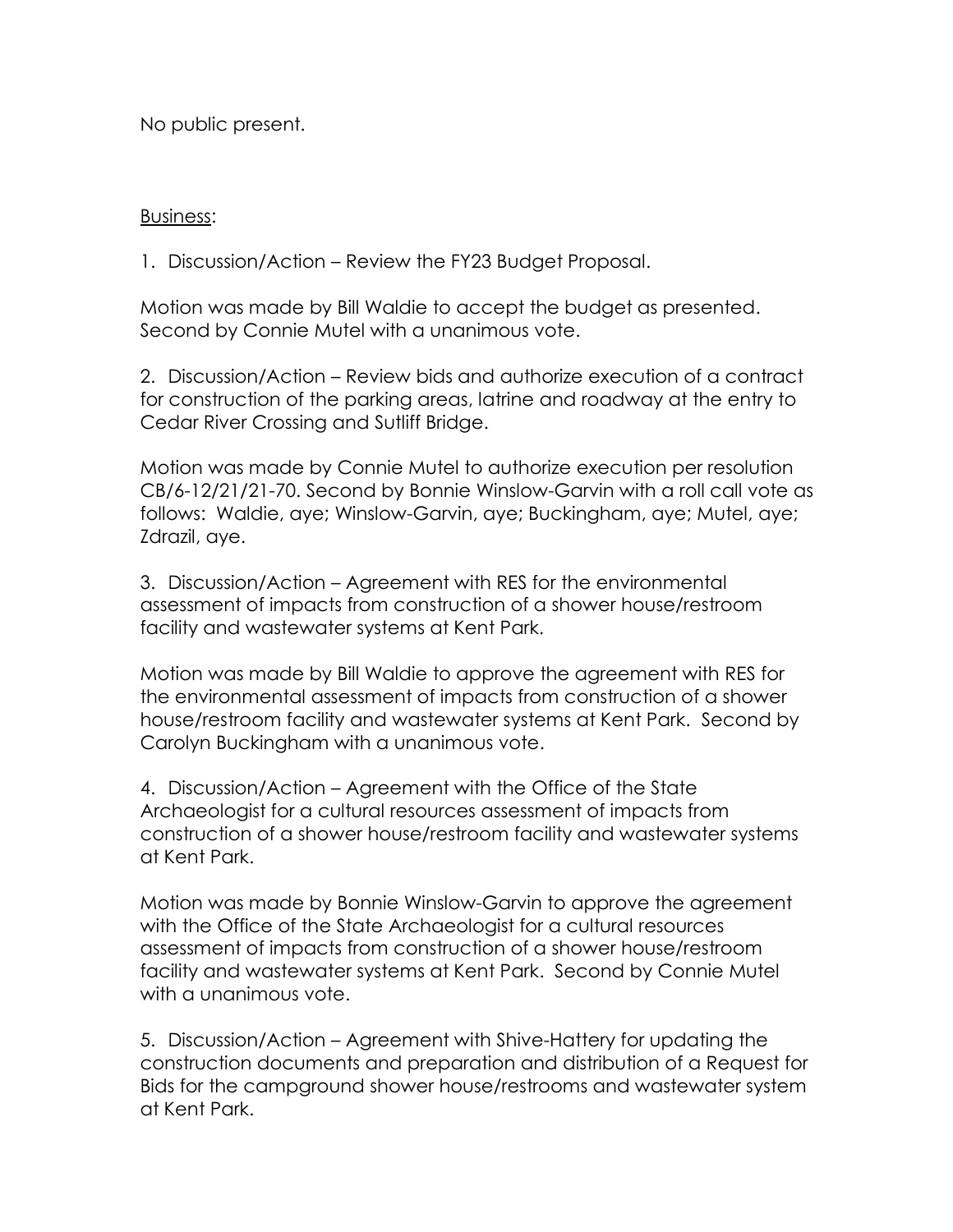Motion was made by Bill Waldie to approve the professional services agreement with Shive-Hattery for updating the construction documents and preparation and distribution of a Request for Bids for the campground shower house/restrooms and wastewater system at Kent Park contingent upon final review and approval by the Director and Assistant County Attorney. Second by Connie Mutel with a unanimous vote.

6. Discussion – Agreement with the IDNR for a REAP grant for acquisition of the Two Horse Farm and authorization to proceed with processes required to complete the acquisition, including working with the Iowa Natural Heritage Foundation to facilitate the project.

Motion was made by Bonnie Winslow-Garvin to accept the agreement with the IDNR for a REAP grant for acquisition of the Two Horse Farm and authorization to proceed with processes required to complete the acquisition, including working with the Iowa Natural Heritage Foundation to facilitate the project. Second by Carolyn Buckingham with a unanimous vote.

7. Discussion/Action – Car wraps for the electric 2020 Chevy Bolt.

Motion was made by Bill Waldie to develop an agreement with artist Thomas F. Agran to design a wrap for the Chevy Bolt. Second by Bonnie Winslow-Garvin with a unanimous vote.

8. Discussion/Action - Closed session regarding potential purchase of particular real estate. Possible closed session per 21.5(1)(j) Code of Iowa to discuss purchase of particular real estate where premature disclosure could be reasonably expected to increase the price the governmental body would have to pay for that property.

No Closed Session held.

# Announcements/Correspondence:

FY23 Budget Presentation to the Board of Supervisors – Tuesday, January 11, 2022, 1:30 pm – Johnson County Administration Bldg., Board Room, Iowa City

Next Regular Meeting of the Conservation Board – Tuesday, January 18th, 2022 – Johnson County Administration Bldg., Betty Sass Room, Iowa City.